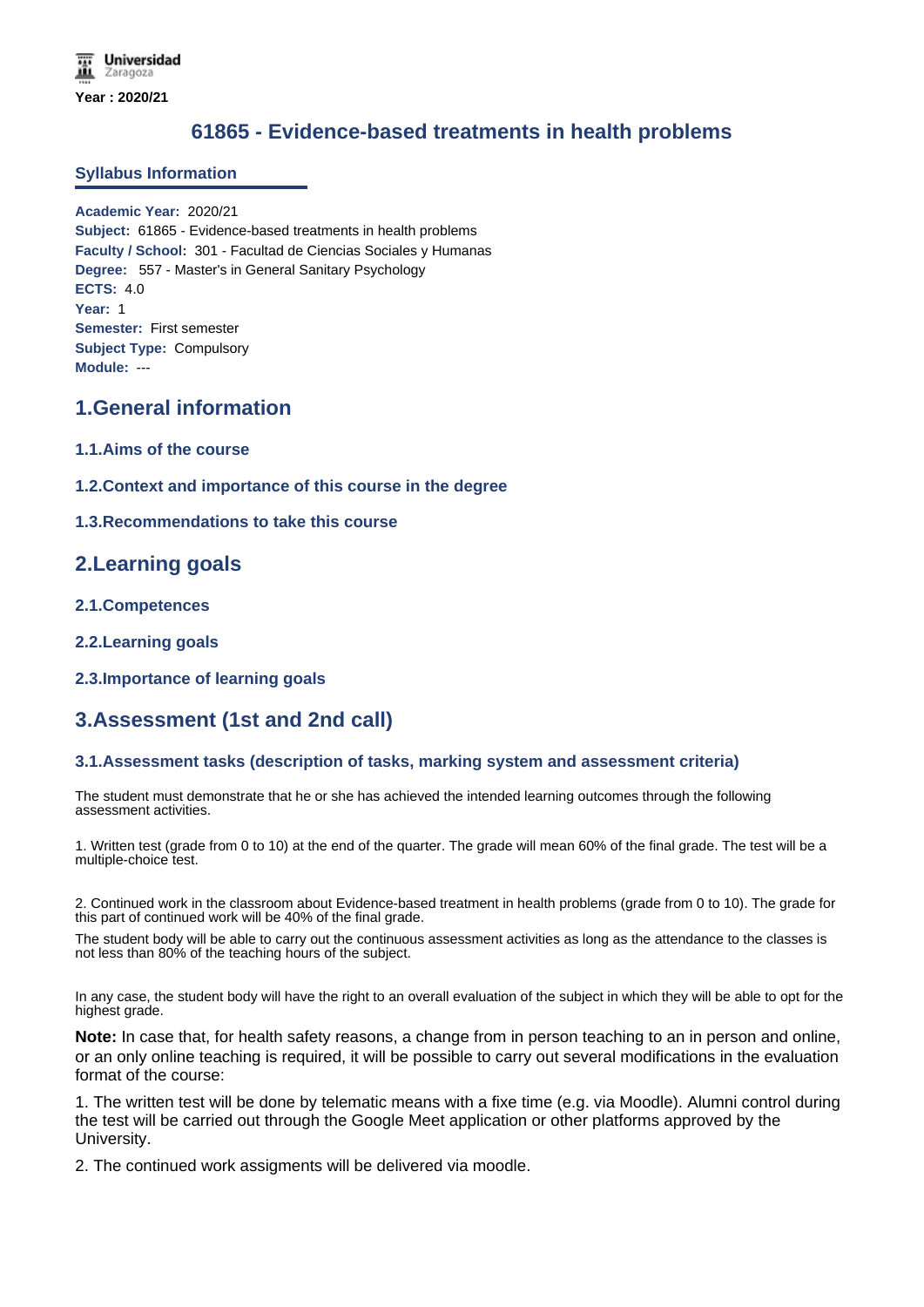# **4.Methodology, learning tasks, syllabus and resources**

## **4.1.Methodological overview**

The methodology followed in this course is oriented towards achievement of the learning objectives. The theoretical and practical content will be presented by the teacher in the form of questions, discussions and public expression of opinions, to reach conclusions about them.

Participation and the cooperative learning methodology will be used for problems and solving real clinical cases.

**Note:** In case that, for health safety reasons, a change from in person teaching to an in person and online, or an only online teaching is required, it will be possible to conduct several modifications:

1. Classes will be adapted to telematic format.

2. Moodle will be preferably used to exchange materials and theoretical and practical explanations. Scientific articles, practical cases, Power Point presentations and links to diverse contents of interest will be shared.

3. Furthermore, videos with different theoretical topics with visual support will be recorded via Power Point presentations or online classes could be also done through Google Meet or other tools approved by the University.

4. Mentorship will be carried out via email and/or Google Meet meetings or other tools approved by the University.

## **4.2.Learning tasks**

The course includes the following learning tasks:

- 1. Lectures where the teacher will present the basic facts about a topic
- 2. Analysis of case studies where students will practice the concepts learned in lectures
- 3. Finding information and cooperative work
- 4. Reading articles or documents related to the content of the subject
- 5. Students' oral presentations
- 6. Viewing of audiovisual material

### **4.3.Syllabus**

The course will address the following topics:

- Topic 1. Introduction: Holistic Health Concept
- Topic 2. Protocols in Asthma, COPD and pulmonary emphysema
- Topic 3. Protocols in Cancer
- Topic 4. Protocols in Cardiovascular Diseases
- Topic 5. Protocols in Addictions
- Topic 6. Protocols in Fibromyalgia
- Topic 7. Protocols in Endocrinology and Vascular Risk Factors
- Topic 8. Protocols in Digestive Diseases
- Topic 9. Protocols in Sleep Disorders

Topic 10. Protocols in the most prevalent Infectious and Emerging Diseases

### **4.4.Course planning and calendar**

#### **Calendar of face-to-face sessions and presentation of works**

It will be specified at the beginning of the subject of the 2020-2021 academic year, as well as the content program and the recommended bibliography.

The general activities that will be carried out during the four-month period of the subject will be:

1) Presentation of the subject